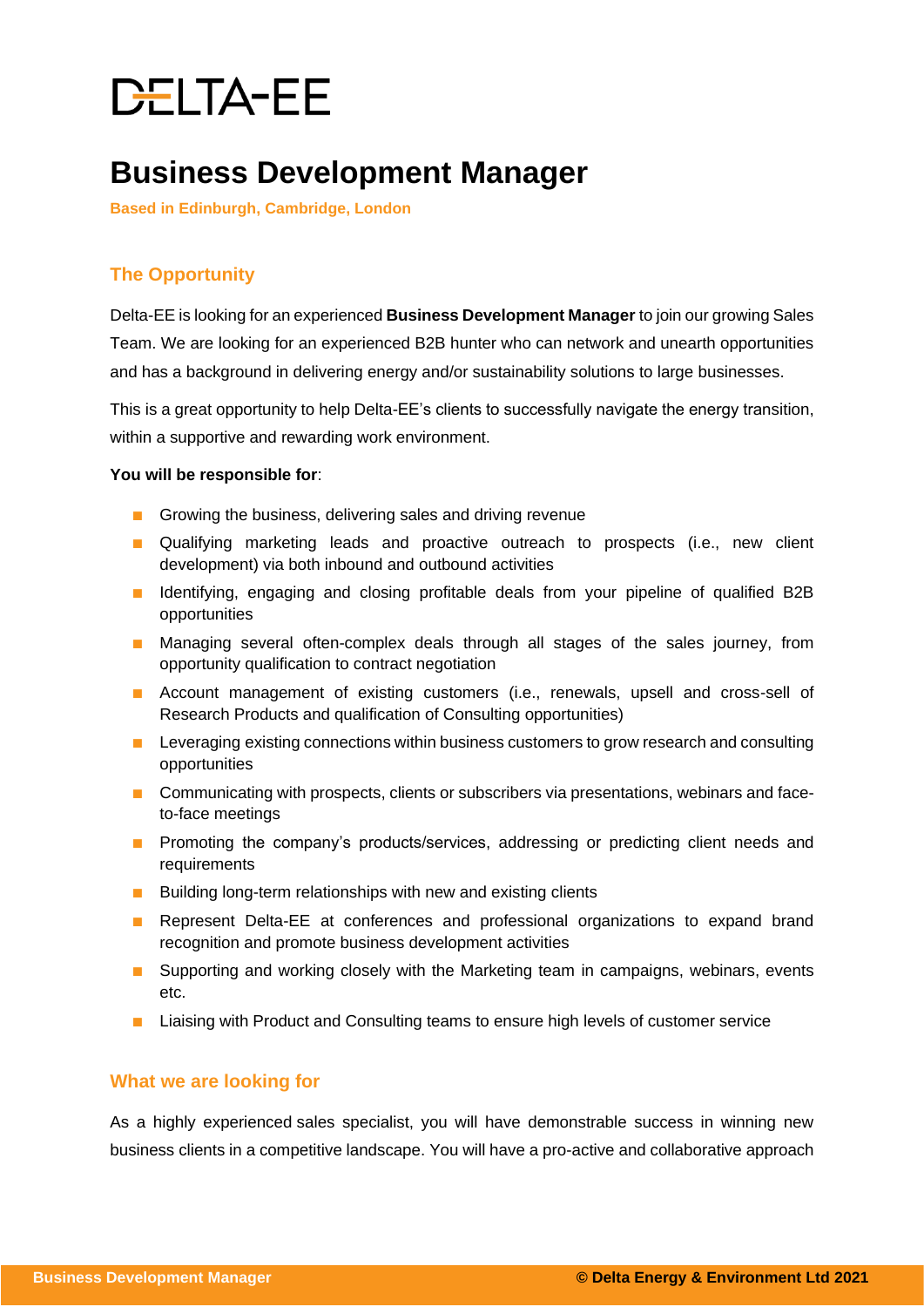## **DELTA-EE**

to building customer relationships and possess excellent time management skills which complement our flexible and autonomous working environment.

#### **You will be able to demonstrate:**

- Relevant experience (5+ years) in energy sales, energy efficiency and/or energy transition topics is a prerequisite. Experience in EV and e-mobility would be desirable (but not essential)
- Have a proven commercial track record across multiple accounts, developing clients and establishing trusted advisor relationships
- Experience building sales pipelines and converting into new business sales
- A motivated self-starter who can build a portfolio of business clients, identifying and closing opportunities under your own direction
- Curiosity for the energy transition that drives you to understand how Delta-EE's research empowers strategic decisions for our clients
- Be empathetic and deeply curious about our clients' businesses. You must be an excellent communicator, a skilled problem-solver, and a great listener.
- Be an energetic and tactful negotiator and demonstrate results-oriented mind-set
- Proven ability to build trusting relationships both internally (e.g., between different teams) and externally (e.g., with senior industry people)
- Excellent proficiency in Word, PowerPoint, and Excel; willingness and ability to use our CRM (Dynamics 365) as part of the sales process
- Aligned with our company values
- Be passionate about growing the business and have a genuine interest in self-development

If you have the right skills for the job, we want to hear from you. We encourage applications from the right candidates regardless of age, disability, gender identity, sexual orientation, religion, belief, or race.

#### **About Delta-EE – Experts in New Energy**

Delta-EE is Europe's leading research and consulting company helping organisations develop the right strategies, business models and customer propositions for the energy transition. The depth and breadth of our expertise in the energy transition space makes Delta-EE unique and our mission is to help our clients successfully navigate the change from 'old energy' to 'new energy'. We provide bespoke consultancy and subscription research services which answer critical questions that impact our clients' businesses and allow clients to access in-depth research in a specific knowledge area.

As a team, we always work in line with our company values. We are a *Happy and Motivated Team*, who focus on *Doing the right thing* and *Fulfilling our potential*. Creating a great company culture and being a place that people love to work in is very important to us; we are a collaborative,